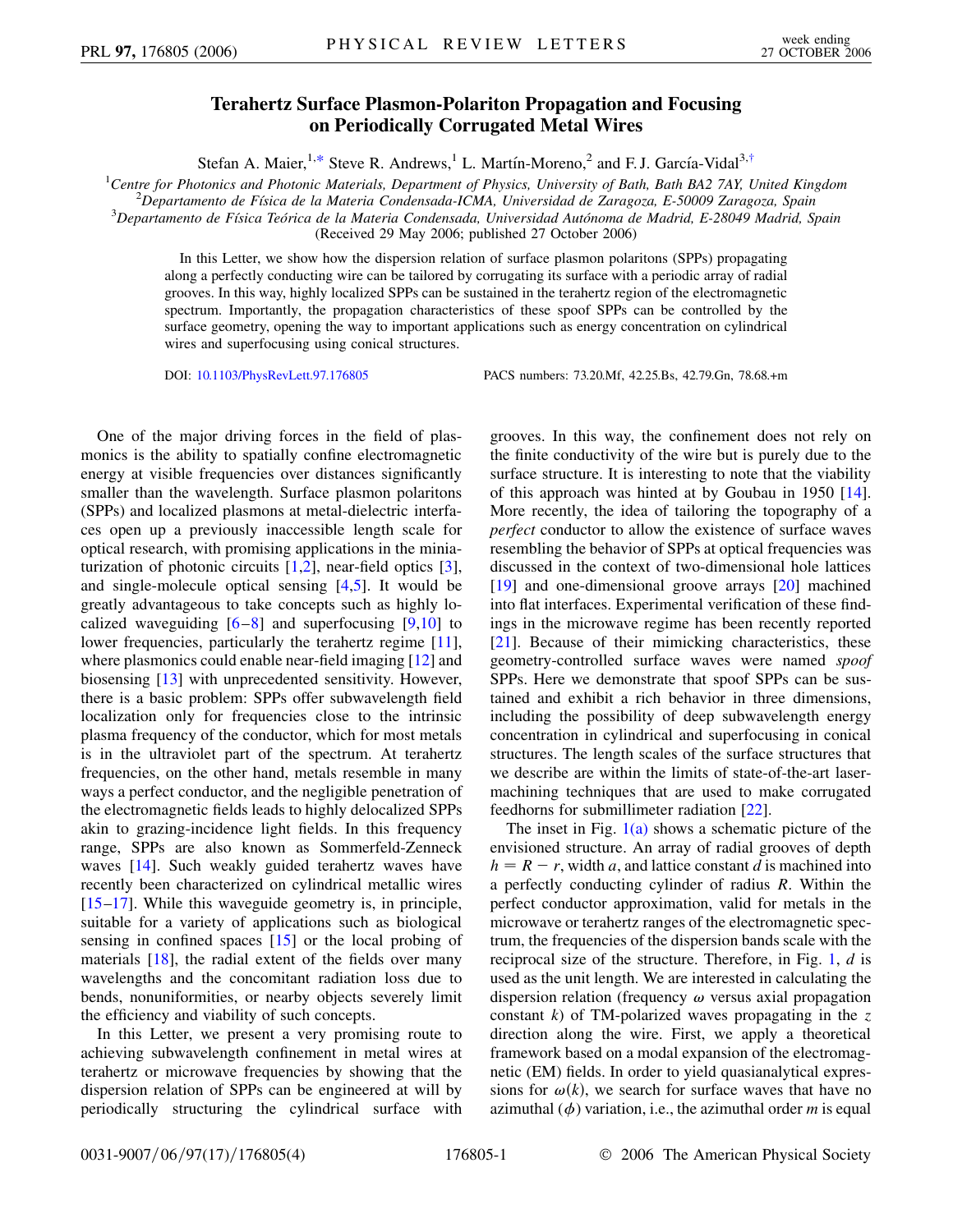

<span id="page-1-1"></span>

<span id="page-1-0"></span>FIG. 1 (color). (a)  $\omega$  versus *k* for the corrugated, azimuthally invariant wire geometry shown in the inset for two different cases:  $h = R - r = 0.4d$  (dashed lines) and  $h = d$  (solid lines). For each value of *h*, the dispersion relations calculated for increasing values of *R* and *r* (*h* fixed) are presented. The dotted line shows the band obtained with a FDTD code for  $h = d$  and  $R = 2d$ . (b) Dispersion relation of the SPP bands obtained with the FDTD code for azimuthal modes  $m = 0$ ,  $m = 2$ , and  $m = 4$ . The insets show the amplitude of the **E** field in a quarter cylinder for these three bands at  $k = \pi/d$ .

to zero, and when describing the EM fields inside the subwavelength grooves, only the lowest eigenmode is considered in the expansion. In this way, in region II, **E** and **B** are zero everywhere except inside the radial grooves and  $E_z$  can be written as:

$$
E_z^{II}(\rho) = A J_0(g\rho) + B N_0(g\rho), \tag{1}
$$

where *A* and *B* are constants,  $J_0$  and  $N_0$  are the zero-order Bessel and Neumann functions, respectively, and *g*  $\omega/c$ , with *c* being the velocity of light. Within this single mode approximation,  $E_{\rho}^{\text{II}} = 0$ .

On the other hand, the *z* component of the **E** field in region I (vacuum) can be expressed as:

$$
E_z^{\rm I}(\rho, z) = \sum_{n=-\infty}^{+\infty} C_n K_0(q_n \rho) e^{ik_n z}, \qquad (2)
$$

where  $C_n$  are constants,  $k_n = k + 2\pi n/d$  takes into account diffraction effects, and  $q_n = \sqrt{k_n^2 - g^2}$ . The radial dependence is controlled by  $K_0$ , the zero-order modified Neumann function, which displays a nondivergent behavior as  $\rho \rightarrow \infty$ . Note that, as we are interested in the nonradiative region of the dispersion relation, *k* must be outside the light cone, i.e.,  $k > g$ . The other nonzero components of **E** and **B** can be obtained straightforwardly from *Ez*. The dispersion relation of the TM-polarized waves propagating along the cylinder is determined by imposing matching conditions on the parallel components of **E** and **B** at the interface between regions I and II and at the bottom of the grooves. Following this procedure yields a transcendental equation for  $\omega(k)$ :

<span id="page-1-2"></span>
$$
\sum_{n=-\infty}^{+\infty} S_n^2 \frac{g}{q_n} \frac{K_1(q_n R)}{K_0(q_n R)} \frac{N_0(gR)J_0(gr) - N_0(gr)J_0(gR)}{N_0(gr)J_1(gR) - N_1(gR)J_0(gr)} = 1,
$$
\n(3)

where  $J_1$  and  $N_1$  are the first-order Bessel and Neumann functions, respectively, and  $K_1$  is the first-order modified Neumann function.  $S_n$  is given by  $S_n = \sqrt{a/d} \operatorname{sinc}(k_n a/2)$ .

Figure  $1(a)$  shows the dispersion relation calculated using Eq. ([3](#page-1-2)) for SPPs propagating along a periodically corrugated, perfectly conducting cylinder. The inclusion of just 3 or 4 diffraction orders in the sum appearing in Eq. [\(3\)](#page-1-2) yields sufficient convergence. The width of the grooves is  $a = 0.2d$ , and two different depths of indentation are analyzed:  $h = R - r = 0.4d$  (dashed lines) and  $h = d$ (solid lines). For both depths, several values of the outer  $(R)$  and inner  $(r)$  radii are shown for fixed *h*. Figure  $1(a)$ clearly shows that the inclusion of a periodic array of grooves on a perfectly conducting wire dramatically changes the dispersion relation of SPPs. Note that, within the perfect conductor approximation, SPP bands coincide with the light line for the noncorrugated geometry, and the modes are not bound. For the case of spoof SPPs,  $\omega(k)$ departs significantly from the light line, and this departure is greater when the indentations are deeper. This dispersion relation closely resembles the behavior of SPPs propagating along a metal wire at optical frequencies. In this last requencies. In this last case, for  $m = 0$ ,  $\omega(k)$  approaches  $\omega_p / \sqrt{2}$  (where  $\omega_p$  is the plasma frequency of the metal) at large *k*. For the spoof SPPs bands, the asymptotic frequency  $(\omega_s)$  is mainly controlled by the depth of the grooves. An analytical expression for  $\omega_s$  can be obtained in the limit *R*,  $r \gg d$  and  $\lambda \gg d$ , *a*. By using the asymptotic expansions of the different Bessel and Neumann functions appearing in Eq. [\(3\)](#page-1-2) and neglecting the diffraction orders,  $k(\omega)$  becomes

$$
k = g\sqrt{1 + \frac{a^2}{d^2}\tan^2 g h}.
$$
 (4)

The asymptotic frequency  $\omega_s = \pi c/2h$  is inversely proportional to *h*, explaining the behavior of  $\omega(k)$  observed in Fig.  $1(a)$  when the depth of the radial grooves is varied.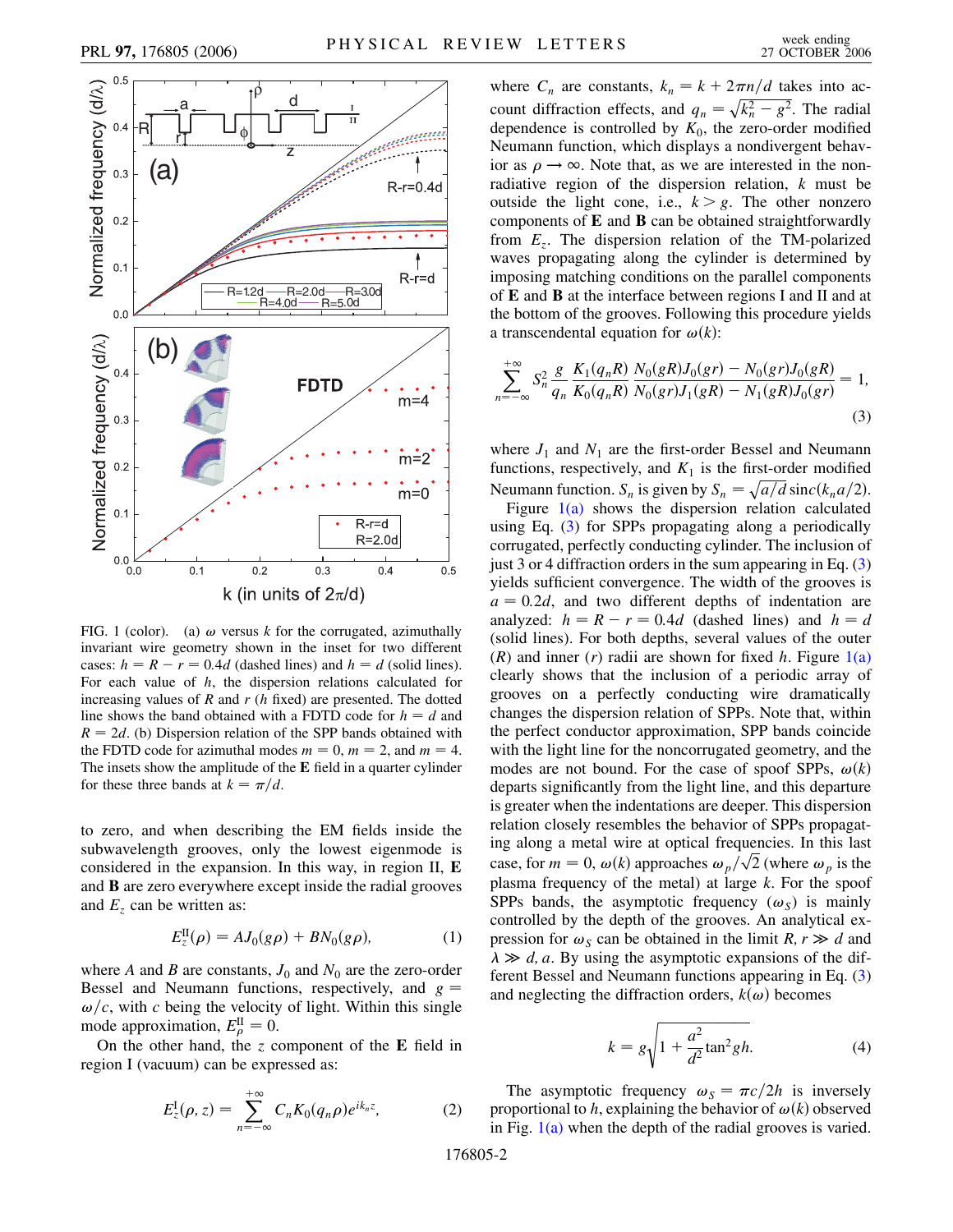In order to check the accuracy of the approximations made in our quasianalytical model, we have conducted finite-difference-time-domain (FDTD) numerical simulations on one unit cell of the wire structure. In Fig.  $1(a)$ , the spoof SPP band obtained with this code for the case of *h d* and  $R = 2d$  is also plotted (dotted line). The agreement between the band obtained from Eq. [\(3](#page-1-2)) and the FDTD result is remarkable. In Fig.  $1(b)$ , we present the  $m =$ 0, 2, 4 bands (only for  $k > g$ ) for the corrugated wire analyzed above calculated with the FDTD code. The spatial dependence of the amplitude of the **E** field for the three bands ( $m = 0, 2, 4$ ) evaluated at  $k = \pi/d$ , border of the first Brillouin zone, is plotted in the inset. The highly localized character of the spoof SPPs along the radial direction is evident.

Once it has been shown how the bands of spoof SPPs can be engineered, we now focus on their light guiding properties in a wire tailored to operate at a frequency near 1 THz. In Fig.  $2(a)$ , we show the dispersion relation of the spoof SPPs bands obtained with our quasianalytical approach for  $a = 10 \mu \text{m}$ ,  $d = 50 \mu \text{m}$ ,  $r = 50 \mu \text{m}$ , and  $R = 100 \mu m$  (black line). For this set of geometrical parameters, the asymptotic frequency  $f<sub>S</sub>$  is equal to 1.1 THz. The spatial variation of the **E** field associated to the spoof SPPs for different frequencies is displayed in



<span id="page-2-0"></span>FIG. 2 (color). (a) Dispersion relations of spoof SPPs for *a* 10  $\mu$ m,  $d = 50 \mu$ m, and  $R = 100 \mu$ m for five different values of the inner radii  $r = 85, 60, 50, 40,$  and 20  $\mu$ m. (b)–(d) Spatial variation of the **E** field amplitude (logarithmic scale) calculated using the finite integration technique on a wire with  $a = 10 \mu m$ ,  $d = 50 \mu m$ ,  $R = 100 \mu m$ , and  $r = 50 \mu m$  for three different frequencies  $f = 0.6$ , 1.0, and 1.2 THz.

Figs.  $2(b)-2(d)$ . These pictures have been obtained by numerical simulations using the finite integration technique (FIT). The wire has been excited using an input port with a radially polarized broadband terahertz pulse, and multiple calculations with adaptive mesh refinement ensured well-converged results. For  $f = 0.6$  THz, the **E** field is highly concentrated on the surface of the wire, but this concentration is much stronger at a higher frequency  $f = 1.0$  THz. This is due to the fact that in this last case the propagation constant is much longer than  $\omega/c$  [see Fig.  $2(a)$ ] resulting in a very large radial component of the wave vector,  $q = \sqrt{k^2 - g^2}$ . For  $f = 1.2$  THz ( $>f_S$ ), no spoof SPPs propagate along the corrugated wire, and light is scattered at the input port.

Both the high localization and low group velocity of spoof SPPs on corrugated metal wires are advantageous for applications in the routing of radiation with low bend losses and for sensing. The fact that the dispersion relation of the spoof SPPs can be easily tuned by engineering the geometry of the indentations opens up an even more fascinating possibility, the gradual energy concentration of radiation propagating along wires and superfocusing of radiation at the tip of conical structures.

Figure  $2(a)$  gives us a clue on how terahertz radiation can be concentrated using periodically corrugated metal wires. Let us imagine a metal wire in which the outer radius is fixed  $(R = 100 \mu m)$  and the inner one (*r*) is adiabatically (i.e., backreflection and scattering are negligible) reduced, thus increasing the groove depth, from  $r =$ 100  $\mu$ m at the beginning to 20  $\mu$ m at the end of the wire. If the frequency of the surface wave is fixed [for example,  $f = 0.6$  THz,  $\lambda = 500 \mu m$ ; see the dotted line in Fig.  $2(a)$ ], it is expected that the group velocity of the mode will be gradually reduced as it propagates along the wire in the direction of decreasing *r*. Along with this change in the group velocity, the spatial extension of the mode in the radial direction would be severely reduced, as can be seen in Fig. [3](#page-3-22) (dotted lines), in which the dependence of the **E** field concentration with *r* is analyzed. Notice that these curves have been obtained with the quasianalytical method, assuming that the wire is infinite and  $r$  is fixed. To confirm the idea of gradual energy concentration, we have conducted FIT numerical simulations on a *finite* straight wire of radius  $R = 100 \mu m$  and length 2 mm containing 40 grooves with  $d = 50 \mu$ m. In this wire, the inner radius  $r$  decreases from 95 to 20  $\mu$ m in steps of 5  $\mu$ m every two lattice periods. This region is followed by a number of lattice periods with constant  $r =$ 20  $\mu$ m. The distribution of the **E** field for  $f = 0.6$  THz is plotted on a logarithmic scale in the inset in Fig. [3.](#page-3-22) As expected from our previous discussion, the mode becomes increasingly confined to the surface with propagation distance, as shown in the main part of Fig. [3](#page-3-22) (solid lines). At the end of the wire, the **E** field is concentrated in a region 10 times smaller than the wavelength on the surface of the wire. The agreement between the quasianalytical method